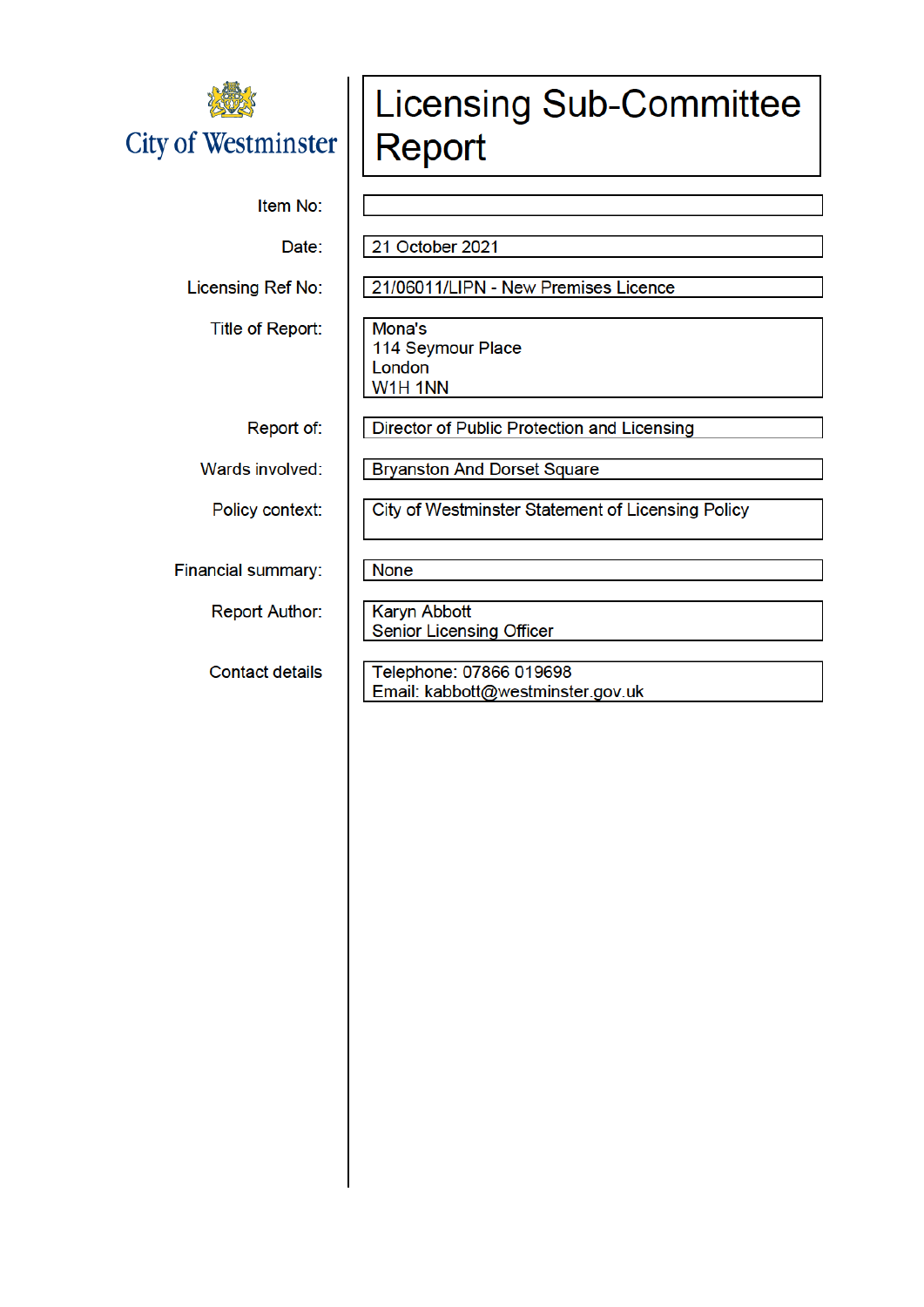#### $\ddot{\mathbf{1}}$ . **Application**

| $1-A$                             | <b>Applicant and premises</b>                               |                                          |                                              |  |  |
|-----------------------------------|-------------------------------------------------------------|------------------------------------------|----------------------------------------------|--|--|
| <b>Application Type:</b>          | New Premises Licence, Licensing Act 2003                    |                                          |                                              |  |  |
| <b>Application received date:</b> | 18 June 2021                                                |                                          |                                              |  |  |
| <b>Applicant:</b>                 | <b>Bexani Restaurants Limited</b>                           |                                          |                                              |  |  |
| <b>Premises:</b>                  | Mona's                                                      |                                          |                                              |  |  |
| <b>Premises address:</b>          | 114 Seymour Place<br>London                                 | Ward:                                    | <b>Bryanston and</b><br><b>Dorset Square</b> |  |  |
|                                   | W1H 1NN                                                     | <b>Cumulative</b><br><b>Impact Area:</b> | <b>None</b>                                  |  |  |
|                                   |                                                             | <b>Special</b>                           | <b>None</b>                                  |  |  |
|                                   |                                                             | <b>Consideration</b>                     |                                              |  |  |
|                                   |                                                             | Zone:                                    |                                              |  |  |
| <b>Premises description:</b>      | According to the application form, the premises proposes to |                                          |                                              |  |  |
|                                   | operate as a Café/Restaurant.                               |                                          |                                              |  |  |
| <b>Premises licence history:</b>  | This is a new premises licence application and therefore no |                                          |                                              |  |  |
|                                   | premises licence history exists.                            |                                          |                                              |  |  |
| <b>Applicant submissions:</b>     | <b>None</b>                                                 |                                          |                                              |  |  |

| -1-B | Proposed licensable activities and hours |  |
|------|------------------------------------------|--|
|      |                                          |  |

 $\sim$ 

| Sale by retail of alcohol       |                                                                 |       | On or off sales or both:                                    |       |       | <b>Both</b> |            |
|---------------------------------|-----------------------------------------------------------------|-------|-------------------------------------------------------------|-------|-------|-------------|------------|
| Day:                            | <b>Mon</b>                                                      | Tues  | <b>Wed</b>                                                  | Thur  | Fri   | <b>Sat</b>  | <b>Sun</b> |
|                                 |                                                                 |       |                                                             |       |       |             |            |
|                                 |                                                                 |       |                                                             |       |       |             |            |
| Start:                          | 11:00                                                           | 11:00 | 11:00                                                       | 11:00 | 11:00 | 11:00       | 11:00      |
| End:                            | 22:30                                                           | 22:30 | 22:30                                                       | 22:30 | 22:30 | 22:30       | 22:30      |
| <b>Seasonal variations/Non-</b> |                                                                 |       | From the end of permitted hours on New Year's Eve until the |       |       |             |            |
|                                 | start of permitted hours on New Year's Day<br>standard timings: |       |                                                             |       |       |             |            |

|                             | Hours premises are open to the public |             |  |                                                                                                           |             |       |            |            |
|-----------------------------|---------------------------------------|-------------|--|-----------------------------------------------------------------------------------------------------------|-------------|-------|------------|------------|
| Day:                        | <b>Mon</b>                            | <b>Tues</b> |  | <b>Wed</b>                                                                                                | <b>Thur</b> | Fri   | <b>Sat</b> | <b>Sun</b> |
| Start:                      | 11:00                                 | 11:00       |  | 11:00                                                                                                     | 11:00       | 11:00 | 11:00      | 11:00      |
| End:                        | 23:00                                 | 23:00       |  | 23:00                                                                                                     | 23:00       | 23:00 | 23:00      | 23:00      |
| standard timings:           | <b>Seasonal variations/ Non-</b>      |             |  | From the end of permitted hours on New Year's Eve until the<br>start of permitted hours on New Year's Day |             |       |            |            |
| <b>Adult Entertainment:</b> |                                       |             |  | <b>None</b>                                                                                               |             |       |            |            |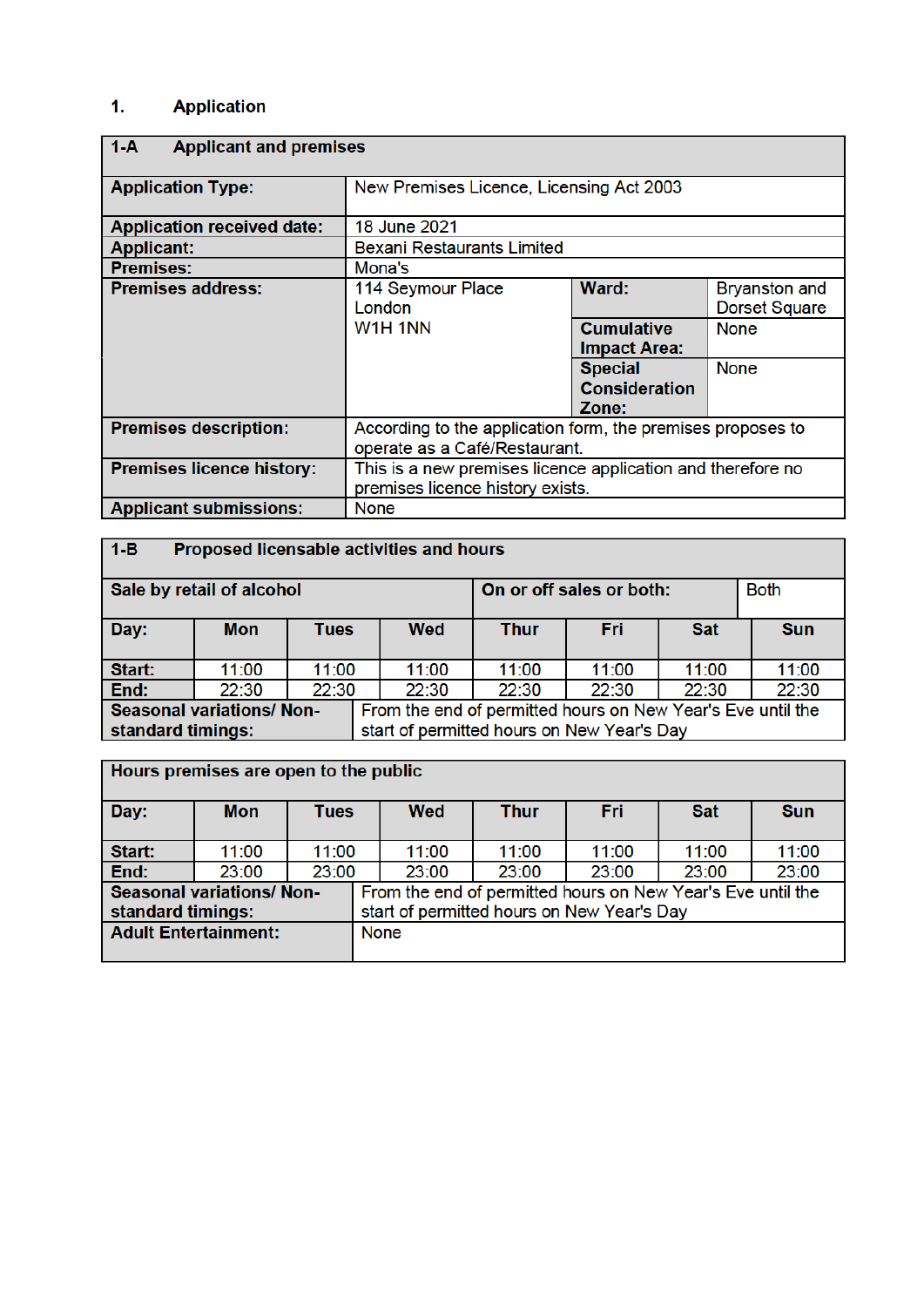#### $2.$ **Representations**

| $2-A$<br><b>Responsible Authorities</b>                                                            |                                                            |  |  |  |
|----------------------------------------------------------------------------------------------------|------------------------------------------------------------|--|--|--|
| <b>Responsible</b>                                                                                 | <b>Environmental Health Service</b>                        |  |  |  |
| <b>Authority:</b>                                                                                  |                                                            |  |  |  |
| <b>Representative:</b>                                                                             | Dave Nevitt                                                |  |  |  |
| <b>Received:</b>                                                                                   | 16 July 2021                                               |  |  |  |
|                                                                                                    |                                                            |  |  |  |
|                                                                                                    | I wish to make Representations on the following grounds:   |  |  |  |
| Representation is made in relation to the application, as the proposals are likely to increase the |                                                            |  |  |  |
|                                                                                                    | risk of Public Nuisance and may impact upon Public Safety. |  |  |  |
|                                                                                                    |                                                            |  |  |  |

| $2 - B$<br><b>Other Persons</b>                                                                                                                                                                                                                                                                                                                                                                                                                                                                |  |  |  |
|------------------------------------------------------------------------------------------------------------------------------------------------------------------------------------------------------------------------------------------------------------------------------------------------------------------------------------------------------------------------------------------------------------------------------------------------------------------------------------------------|--|--|--|
| Name:                                                                                                                                                                                                                                                                                                                                                                                                                                                                                          |  |  |  |
| <b>Address and/or Residents Association:</b>                                                                                                                                                                                                                                                                                                                                                                                                                                                   |  |  |  |
| 4 July 2021 (Withdrawn 5th August 2021)<br><b>Received:</b>                                                                                                                                                                                                                                                                                                                                                                                                                                    |  |  |  |
| I live at<br>the premises relating to this application.<br>Whilst I do not object in principle to the application I have a number of concerns which do not<br>appear to be addressed in the application documents.                                                                                                                                                                                                                                                                             |  |  |  |
| I have lived at my address for approximately 10 years. I have bedroom windows and a roof<br>terrace that face onto Seymour Place. This block of Seymour Place is almost entirely residential<br>and has little noise outside normal hours.<br>I am concerned that there is a potential for public nuisance arising from the application.                                                                                                                                                       |  |  |  |
| In the application there is no detail provided about the number of outside seating places and the<br>hours they will be utilised. If these are utilised until late in the evening I am concerned that there<br>will be significant noise causing a public nuisance to adjacent residents.<br>I have noticed several external heaters have been attached to the outside of the property during<br>recent renovations so I presume the expectation is to have outside tables during the evening. |  |  |  |
| Another concern is the potential that the premises may be used as a shisha-smoking venue,<br>similar to other 'cafes' elsewhere in the vicinity. Can any assurance be given in the application<br>that this will not be the case? If shisha smoking were to take place, this would give rise to<br>enormous public nuisance and the possible endangerment to health and possible harm to<br>children given the large number of residential properties surrounding the premises.                |  |  |  |
| I would appreciate these concerns being acknowledged and addressed.<br>Name:                                                                                                                                                                                                                                                                                                                                                                                                                   |  |  |  |
| <b>Address and/or Residents Association:</b>                                                                                                                                                                                                                                                                                                                                                                                                                                                   |  |  |  |
| <b>Received:</b><br>7 July 2021                                                                                                                                                                                                                                                                                                                                                                                                                                                                |  |  |  |
| We object to the granting of this license. As an owner of a<br>the premises, we have a<br>concern that this license will attract undesirable gatherings near the premises, will result in<br>noise and crowds in the vicinity and will have a detrimental impact on the value of the residential<br>properties in close proximity.                                                                                                                                                             |  |  |  |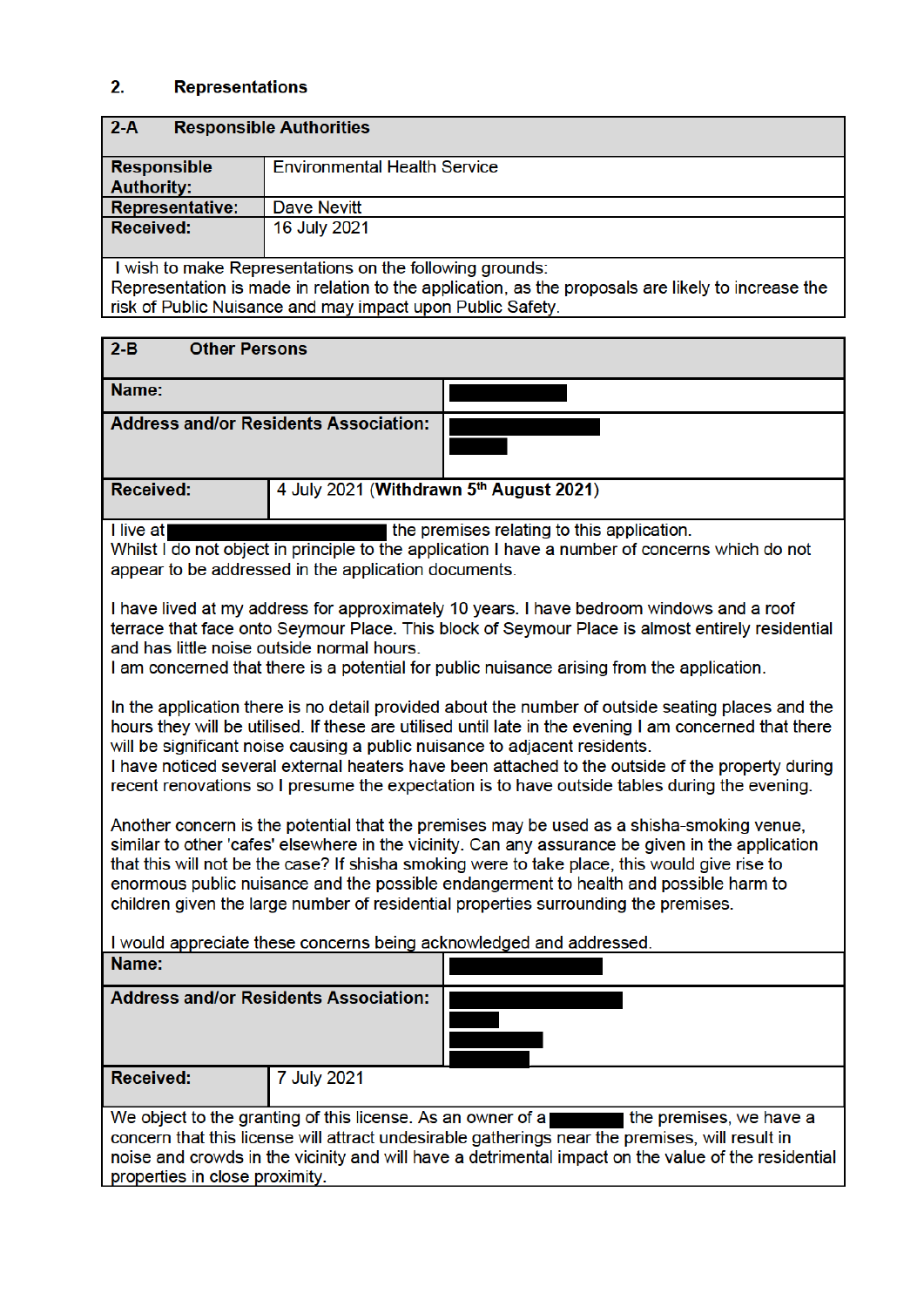| Name:                               |                                               |                                                                                                                                                                                                                                                                                                                                                                                                                                                                                                                                                                                                                                                                                              |  |  |  |
|-------------------------------------|-----------------------------------------------|----------------------------------------------------------------------------------------------------------------------------------------------------------------------------------------------------------------------------------------------------------------------------------------------------------------------------------------------------------------------------------------------------------------------------------------------------------------------------------------------------------------------------------------------------------------------------------------------------------------------------------------------------------------------------------------------|--|--|--|
|                                     | <b>Address and/or Residents Association:</b>  |                                                                                                                                                                                                                                                                                                                                                                                                                                                                                                                                                                                                                                                                                              |  |  |  |
| <b>Received:</b>                    | 7 July 2021                                   |                                                                                                                                                                                                                                                                                                                                                                                                                                                                                                                                                                                                                                                                                              |  |  |  |
|                                     |                                               | I am a student at University and plan to continue to occasionally occupy one of the<br>the premises over the next 36 months. This neighbourhood has always been safe, quiet and<br>clean but I have a concern that the granting of this license will negatively impact my peaceful,<br>safe occupation of the property. I register my strong objection to the granting of this license.                                                                                                                                                                                                                                                                                                      |  |  |  |
| Name:                               |                                               |                                                                                                                                                                                                                                                                                                                                                                                                                                                                                                                                                                                                                                                                                              |  |  |  |
|                                     | <b>Address and/or Residents Association:</b>  |                                                                                                                                                                                                                                                                                                                                                                                                                                                                                                                                                                                                                                                                                              |  |  |  |
| <b>Received:</b>                    | 8 July 2021                                   |                                                                                                                                                                                                                                                                                                                                                                                                                                                                                                                                                                                                                                                                                              |  |  |  |
| residents to leave the flat safely. | access to the restaurant at unsociable hours. | Concerns over noise, given the level of noise leakage that has been ongoing during renovation.<br>The outdoor area to be licensed appears to encompass the area directly in front of the door for<br>the flats above, which could block access - both in general and in an emergency.<br>Has been issues in the past with people attempting to ring/knock on the doors of the flats to get<br>Allowing the license could encourage groups to hang around in what is a quiet part of the street.<br>As the door to the upper flats opens outwards, it's possible to hit people who may be<br>queuing/waiting in the area where the restaurants entrance is, which makes it very difficult for |  |  |  |

#### **Policy & Guidance**  $3<sub>1</sub>$

|                            | The following policies within the City Of Westminster Statement of Licensing Policy apply:                                                                                                                                                                                                                                                                                                                                                                                                                                                                                                                                                                                                                                                                                                                                                                                                                                                                                                                                                                                                                                                                                                                                                                                                                                                                                                                                                                                                                                         |
|----------------------------|------------------------------------------------------------------------------------------------------------------------------------------------------------------------------------------------------------------------------------------------------------------------------------------------------------------------------------------------------------------------------------------------------------------------------------------------------------------------------------------------------------------------------------------------------------------------------------------------------------------------------------------------------------------------------------------------------------------------------------------------------------------------------------------------------------------------------------------------------------------------------------------------------------------------------------------------------------------------------------------------------------------------------------------------------------------------------------------------------------------------------------------------------------------------------------------------------------------------------------------------------------------------------------------------------------------------------------------------------------------------------------------------------------------------------------------------------------------------------------------------------------------------------------|
| <b>Policy HRS1 applies</b> | A. Applications within the core hours set out below in this policy will<br>generally be granted for the relevant premises uses, subject to not<br>being contrary to other policies in the Statement of Licensing Policy.<br>B. Applications for hours outside the core hours set out in Clause C<br>will be considered on their merits, subject to other relevant policies,<br>and with particular regard to the following:<br>1. The demonstration of compliance in the requirements of policies<br>CD1, PS1, PN1 and CH1 associated with the likelihood of the effect<br>of the grant of a licence for later or earlier hours on crime and<br>disorder, public safety, public nuisance and the protection of children<br>from harm.<br>2. If the application is located within a Special Consideration Zone<br>they have demonstrated that they have taken account of the issues<br>identified in that area and provided adequate mitigation.<br>3. Whether there is residential accommodation in the proximity of<br>the premises that would likely be adversely affected by premises<br>being open or carrying out operations at the hours proposed.<br>4. The proposed hours of the licensable activities and when<br>customers will be permitted to remain on the premises.<br>5. The proposed hours when any music, including incidental music,<br>will be played.<br>6. The hours when customers will be allowed to take food or drink<br>outside the premises or be within open areas which form part of the<br>premises. |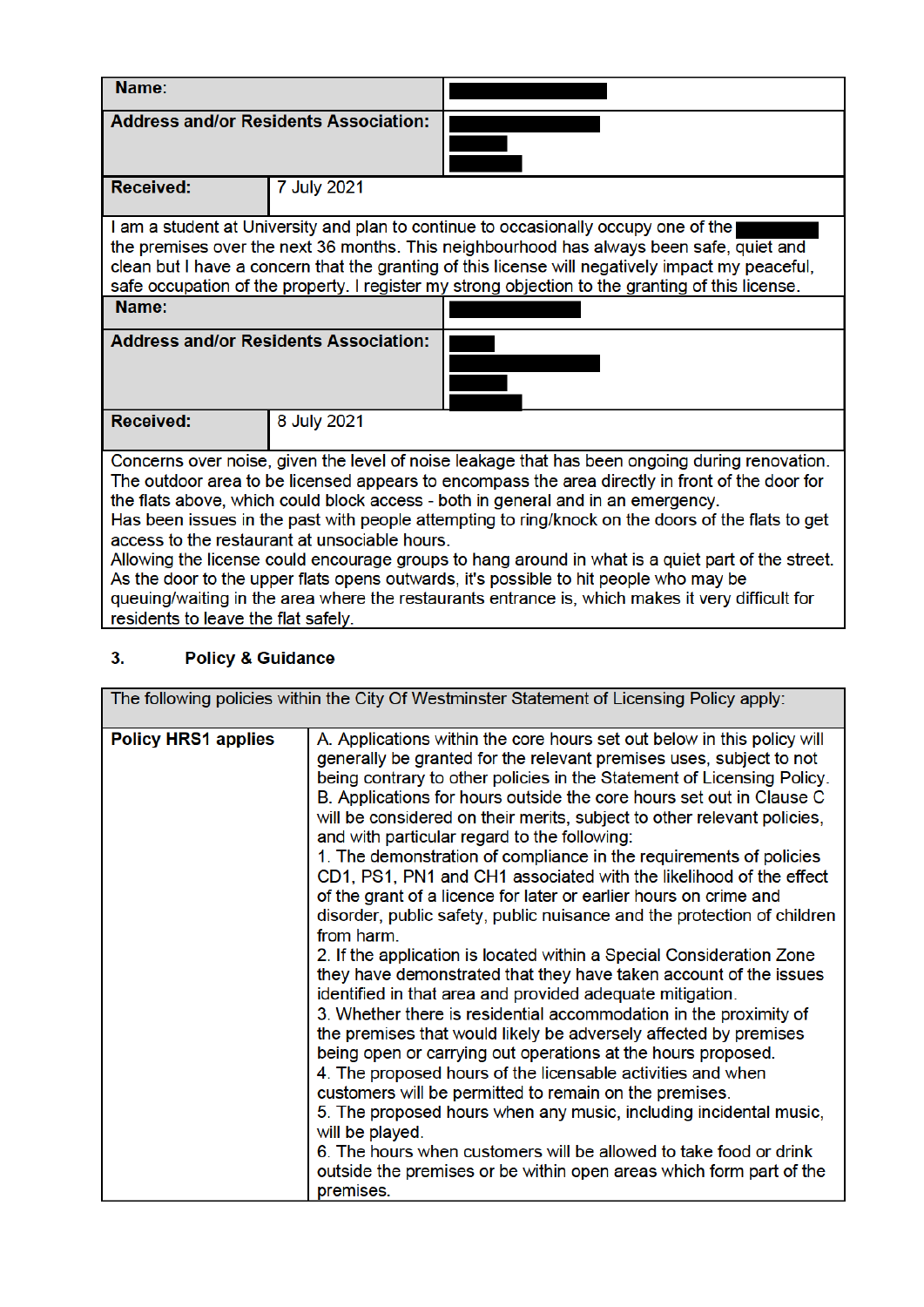|                            | 7. The existing hours of licensable activities and the past operation<br>of the premises (if any) and hours of licensable premises in the<br>vicinity. |
|----------------------------|--------------------------------------------------------------------------------------------------------------------------------------------------------|
|                            | 8. Whether customers and staff have adequate access to public                                                                                          |
|                            | transport when arriving at and leaving the premises, especially at                                                                                     |
|                            |                                                                                                                                                        |
|                            | night.                                                                                                                                                 |
|                            | 9. The capacity of the premises. 10. The type of use, recognising                                                                                      |
|                            | that some venues are more likely to impact the licensing objectives                                                                                    |
|                            | than others; for example, pubs and bars are higher risk than                                                                                           |
|                            | theatres, cinemas and other cultural and sporting venues due to the                                                                                    |
|                            | nature of the operation.                                                                                                                               |
|                            | 11. The Licensing Authority will take into account the active                                                                                          |
|                            | measures proposed for a 'winding down' period including                                                                                                |
|                            | arrangements for people to be collected from the premises to travel                                                                                    |
|                            | home safely.                                                                                                                                           |
|                            | 12. Conditions on hours may be attached that require that the supply                                                                                   |
|                            | of alcohol for consumption on the premises ceases a suitable period                                                                                    |
|                            | of time before customers are required to leave the premises.                                                                                           |
|                            |                                                                                                                                                        |
|                            | 13. The council, acting as the Licensing Authority, may reduce hours                                                                                   |
|                            | if, after review, it is necessary to impose conditions specifying                                                                                      |
|                            | shorter hours in order to promote the licensing objectives.                                                                                            |
|                            | 14. Specific days for non-standard hours should be identified and                                                                                      |
|                            | justified as part of the application to allow responsible authorities                                                                                  |
|                            | and interested parties to evaluate the impact that these licensable                                                                                    |
|                            | activities may have, and to plan accordingly. The consideration of                                                                                     |
|                            | applications for later hours for Bank Holiday Mondays will take into                                                                                   |
|                            | account that later hours are generally granted for preceding                                                                                           |
|                            | Sundays and that the next day is a working day. Non-specific days                                                                                      |
|                            | are expected to be covered by Temporary Event Notices or variation                                                                                     |
|                            | applications.                                                                                                                                          |
|                            | C. For the purpose of Clauses A and B above, the Core Hours for                                                                                        |
|                            | this application for each premises use type as defined within this                                                                                     |
|                            |                                                                                                                                                        |
|                            | policy are:                                                                                                                                            |
|                            | 8. Restaurants                                                                                                                                         |
|                            | Monday to Thursday: 9am to 11.30pm.                                                                                                                    |
|                            | Friday and Saturday: 9am to 12am.                                                                                                                      |
|                            | Sunday: 9am to 10.30pm.                                                                                                                                |
|                            | Sundays immediately prior to a bank holiday: 9am to 12am.                                                                                              |
|                            | D. Core hours are when customers are permitted to be on the                                                                                            |
|                            | premises and therefore the maximum opening hours permitted will                                                                                        |
|                            | be to the same start and terminal hours for each of the days where                                                                                     |
|                            | licensable activity is permitted.                                                                                                                      |
|                            | E. For the purposes of this policy, 'premises uses' are defined within                                                                                 |
|                            | the relevant premises use policies within this statement.                                                                                              |
| <b>Policy RTN1 applies</b> | A. Applications outside the West End Cumulative Impact Zone will                                                                                       |
|                            | generally be granted subject to:                                                                                                                       |
|                            | 1. The application meeting the requirements of policies CD1, PS1,                                                                                      |
|                            | PN1 and CH1.                                                                                                                                           |
|                            | 2. The hours for licensable activities being within the council's Core                                                                                 |
|                            | Hours Policy HRS1.                                                                                                                                     |
|                            | 3. The applicant has taken account of the Special Consideration                                                                                        |
|                            |                                                                                                                                                        |
|                            | Zones Policy SCZ1 if the premises are located within a designated                                                                                      |
|                            | zone.                                                                                                                                                  |
|                            | 4. The application and operation of the venue meeting the definition                                                                                   |
|                            | of a restaurant as per Clause C.                                                                                                                       |
|                            | B. Applications inside the West End Cumulative Impact Zone will                                                                                        |
|                            | generally be granted subject to:                                                                                                                       |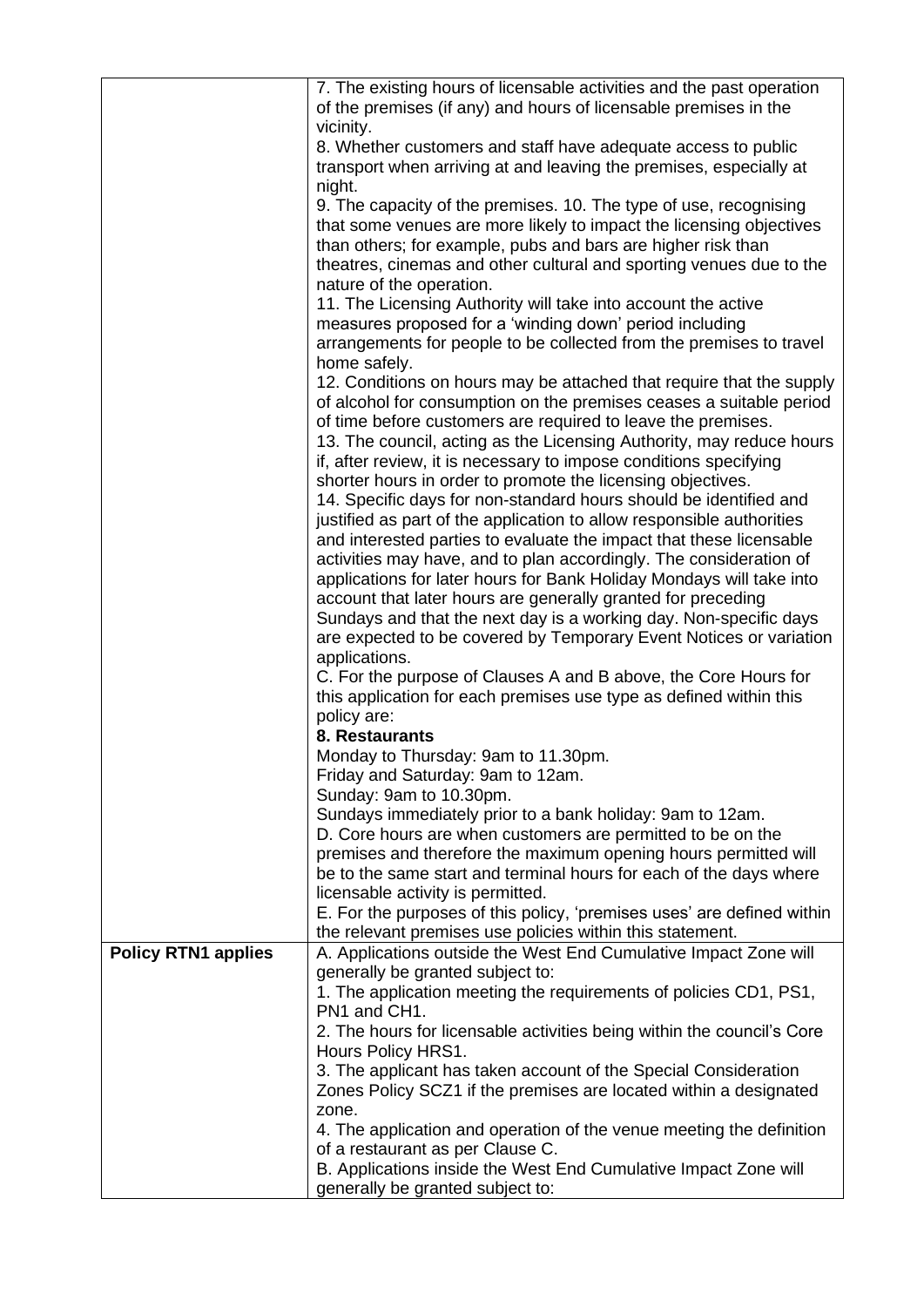| 1. The application meeting the requirements of policies CD1, PS1,<br>PN1 and CH1.<br>2. The hours for licensable activities are within the council's Core<br>Hours Policy HRS1.<br>3. The applicant has demonstrated that they will not add to<br>cumulative impact within the Cumulative Impact Zone.<br>4. The application and operation of the venue meeting the definition<br>of a restaurant as per Clause C.<br>C. For the purposes of this policy a restaurant is defined as:<br>1. A premises in which customers are shown to their table or the<br>customer will select a table themselves to which food is either<br>served to them or they have collected themselves.<br>2. Which provide food in the form of substantial table meals that are<br>prepared on the premises and are served and consumed at a table.<br>3. Which do not provide any takeaway service of food and/or drink<br>for immediate consumption.<br>4. Where alcohol shall not be sold, supplied, or consumed on the<br>premises otherwise than to persons who are bona fide taking<br>substantial table meals and provided always that the consumption of<br>alcohol by such persons is ancillary to taking such meals.<br>5. The sale and consumption of alcohol prior to such meals may be<br>in a bar area but must also be ancillary to the taking of such meal. |  |
|-------------------------------------------------------------------------------------------------------------------------------------------------------------------------------------------------------------------------------------------------------------------------------------------------------------------------------------------------------------------------------------------------------------------------------------------------------------------------------------------------------------------------------------------------------------------------------------------------------------------------------------------------------------------------------------------------------------------------------------------------------------------------------------------------------------------------------------------------------------------------------------------------------------------------------------------------------------------------------------------------------------------------------------------------------------------------------------------------------------------------------------------------------------------------------------------------------------------------------------------------------------------------------------------------------------------------------------------------------|--|
|                                                                                                                                                                                                                                                                                                                                                                                                                                                                                                                                                                                                                                                                                                                                                                                                                                                                                                                                                                                                                                                                                                                                                                                                                                                                                                                                                       |  |
|                                                                                                                                                                                                                                                                                                                                                                                                                                                                                                                                                                                                                                                                                                                                                                                                                                                                                                                                                                                                                                                                                                                                                                                                                                                                                                                                                       |  |
|                                                                                                                                                                                                                                                                                                                                                                                                                                                                                                                                                                                                                                                                                                                                                                                                                                                                                                                                                                                                                                                                                                                                                                                                                                                                                                                                                       |  |
|                                                                                                                                                                                                                                                                                                                                                                                                                                                                                                                                                                                                                                                                                                                                                                                                                                                                                                                                                                                                                                                                                                                                                                                                                                                                                                                                                       |  |
|                                                                                                                                                                                                                                                                                                                                                                                                                                                                                                                                                                                                                                                                                                                                                                                                                                                                                                                                                                                                                                                                                                                                                                                                                                                                                                                                                       |  |
|                                                                                                                                                                                                                                                                                                                                                                                                                                                                                                                                                                                                                                                                                                                                                                                                                                                                                                                                                                                                                                                                                                                                                                                                                                                                                                                                                       |  |
|                                                                                                                                                                                                                                                                                                                                                                                                                                                                                                                                                                                                                                                                                                                                                                                                                                                                                                                                                                                                                                                                                                                                                                                                                                                                                                                                                       |  |
|                                                                                                                                                                                                                                                                                                                                                                                                                                                                                                                                                                                                                                                                                                                                                                                                                                                                                                                                                                                                                                                                                                                                                                                                                                                                                                                                                       |  |
|                                                                                                                                                                                                                                                                                                                                                                                                                                                                                                                                                                                                                                                                                                                                                                                                                                                                                                                                                                                                                                                                                                                                                                                                                                                                                                                                                       |  |
|                                                                                                                                                                                                                                                                                                                                                                                                                                                                                                                                                                                                                                                                                                                                                                                                                                                                                                                                                                                                                                                                                                                                                                                                                                                                                                                                                       |  |
|                                                                                                                                                                                                                                                                                                                                                                                                                                                                                                                                                                                                                                                                                                                                                                                                                                                                                                                                                                                                                                                                                                                                                                                                                                                                                                                                                       |  |
|                                                                                                                                                                                                                                                                                                                                                                                                                                                                                                                                                                                                                                                                                                                                                                                                                                                                                                                                                                                                                                                                                                                                                                                                                                                                                                                                                       |  |
|                                                                                                                                                                                                                                                                                                                                                                                                                                                                                                                                                                                                                                                                                                                                                                                                                                                                                                                                                                                                                                                                                                                                                                                                                                                                                                                                                       |  |
|                                                                                                                                                                                                                                                                                                                                                                                                                                                                                                                                                                                                                                                                                                                                                                                                                                                                                                                                                                                                                                                                                                                                                                                                                                                                                                                                                       |  |
|                                                                                                                                                                                                                                                                                                                                                                                                                                                                                                                                                                                                                                                                                                                                                                                                                                                                                                                                                                                                                                                                                                                                                                                                                                                                                                                                                       |  |
|                                                                                                                                                                                                                                                                                                                                                                                                                                                                                                                                                                                                                                                                                                                                                                                                                                                                                                                                                                                                                                                                                                                                                                                                                                                                                                                                                       |  |
|                                                                                                                                                                                                                                                                                                                                                                                                                                                                                                                                                                                                                                                                                                                                                                                                                                                                                                                                                                                                                                                                                                                                                                                                                                                                                                                                                       |  |
|                                                                                                                                                                                                                                                                                                                                                                                                                                                                                                                                                                                                                                                                                                                                                                                                                                                                                                                                                                                                                                                                                                                                                                                                                                                                                                                                                       |  |

### **4. Equality Implications**

The Council in its capacity as Licensing Authority has a duty to have regard to its public sector equality duty under section 149 of the Equality Act 2010. In summary, section 149 provides that a Public Authority must, in the exercise of its functions, have due regard to the need to:

(a) eliminate discrimination harassment, victimisation and any other conduct that is prohibited by or under this Act;

(b) advance equality of opportunity between persons who share a relevant protected characteristic and persons who do not share it; and

(c) foster good relations between persons who share a relevant protected characteristics and persons who do not share it.

Section 149 (7) of the Equality Act 2010 defines the relevant protected characteristics as age, disability, gender reassignment, marriage and civil partnership, pregnancy and maternity, race, religion or belief, sex, and sexual orientation.

#### **5. Appendices**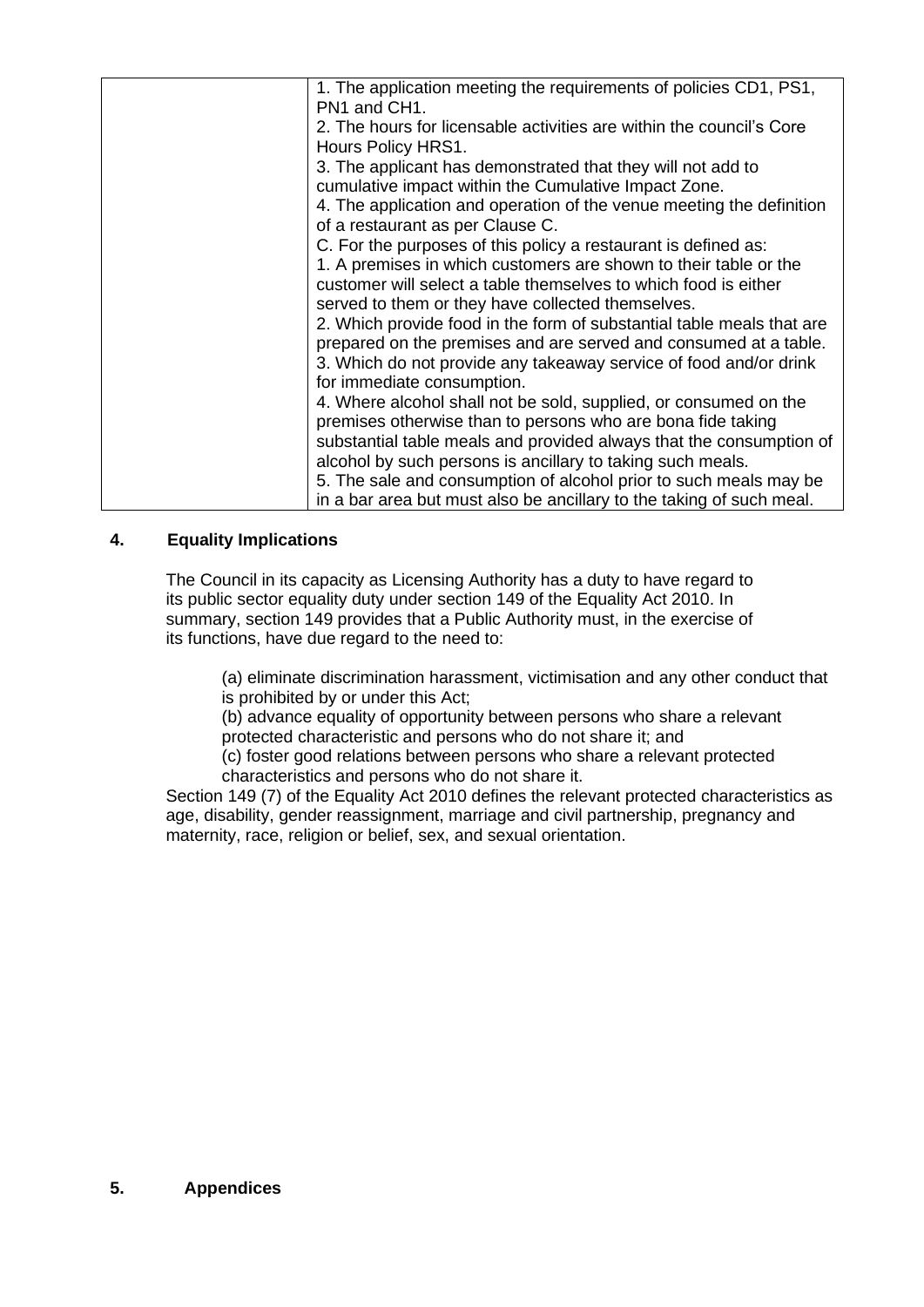| <b>Appendix 1</b> | <b>Premises plans</b>                                |
|-------------------|------------------------------------------------------|
| <b>Appendix 2</b> | Applicant supporting documents                       |
| <b>Appendix 3</b> | <b>Premises history</b>                              |
| <b>Appendix 4</b> | <b>Proposed conditions</b>                           |
| <b>Appendix 5</b> | Residential map and list of premises in the vicinity |

| <b>Report author:</b> | Karyn Abbott<br><b>Senior Licensing Officer</b>              |
|-----------------------|--------------------------------------------------------------|
| Contact:              | Telephone: 07866 019698<br>Email: kabbott@westminster.gov.uk |

| If you have any queries about this report or wish to inspect one of the background<br>papers please contact the report author. |                                                                        |                              |  |  |  |  |
|--------------------------------------------------------------------------------------------------------------------------------|------------------------------------------------------------------------|------------------------------|--|--|--|--|
| <b>Background Documents - Local Government (Access to Information) Act 1972</b>                                                |                                                                        |                              |  |  |  |  |
|                                                                                                                                | Licensing Act 2003                                                     | N/A                          |  |  |  |  |
| $\overline{2}$                                                                                                                 | City of Westminster Statement of Licensing<br><b>Policy</b>            | 7 <sup>th</sup> January 2021 |  |  |  |  |
| 3                                                                                                                              | Amended Guidance issued under section 182 of<br>the Licensing Act 2003 | April 2018                   |  |  |  |  |
| 4                                                                                                                              | <b>Environmental Health Service</b>                                    | 16th July 2021               |  |  |  |  |
| 5                                                                                                                              | Representation 1 (Withdraw 5 <sup>th</sup> August 2021)                | 4 <sup>th</sup> July 2021    |  |  |  |  |
| 6                                                                                                                              | <b>Representation 2</b>                                                | 7 <sup>th</sup> July 2021    |  |  |  |  |
|                                                                                                                                | Representation 3                                                       | 7 <sup>th</sup> July 2021    |  |  |  |  |
| 8                                                                                                                              | <b>Representation 4</b>                                                | 8 <sup>th</sup> July 2021    |  |  |  |  |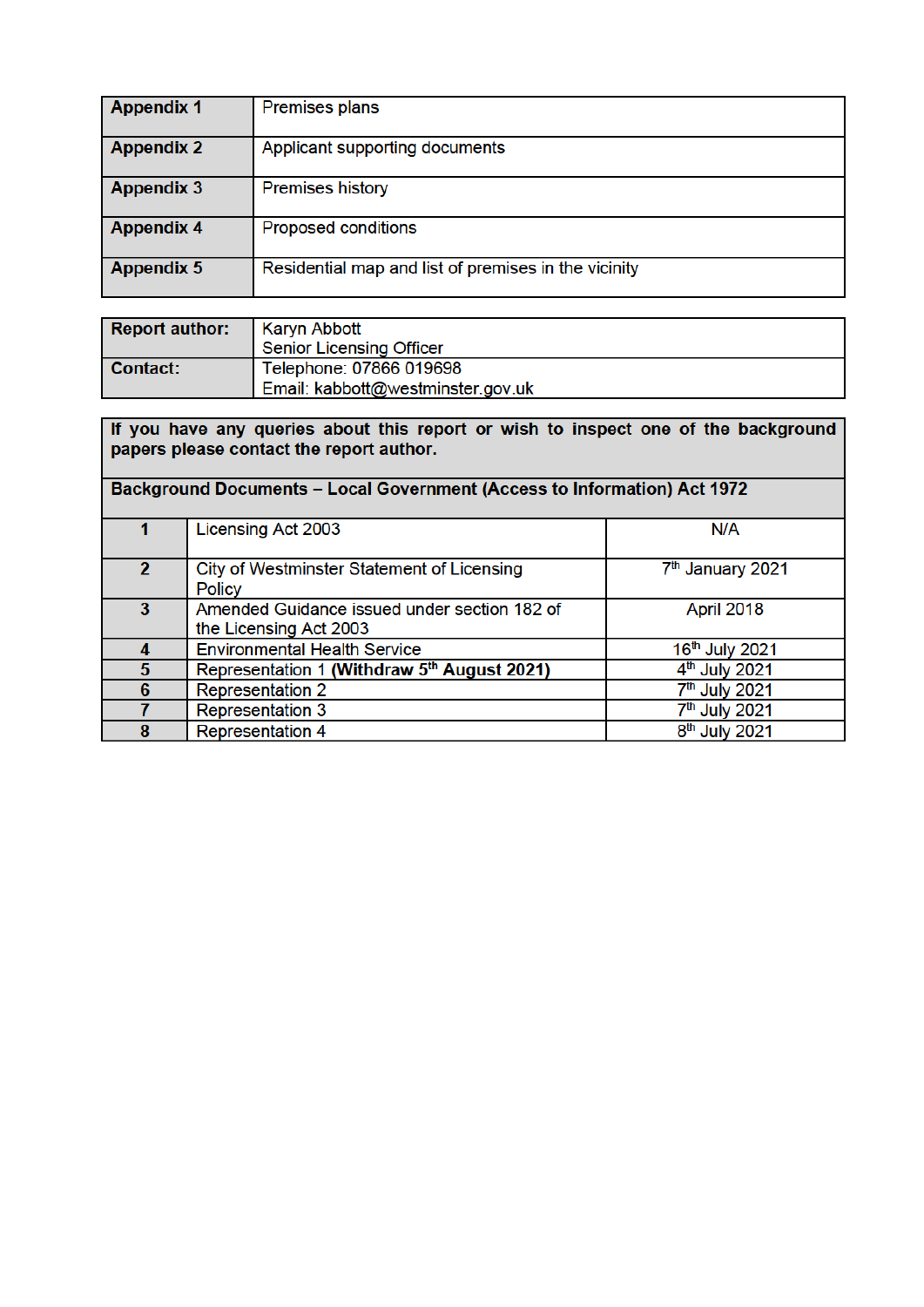#### **Premises Plans Appendix 1**

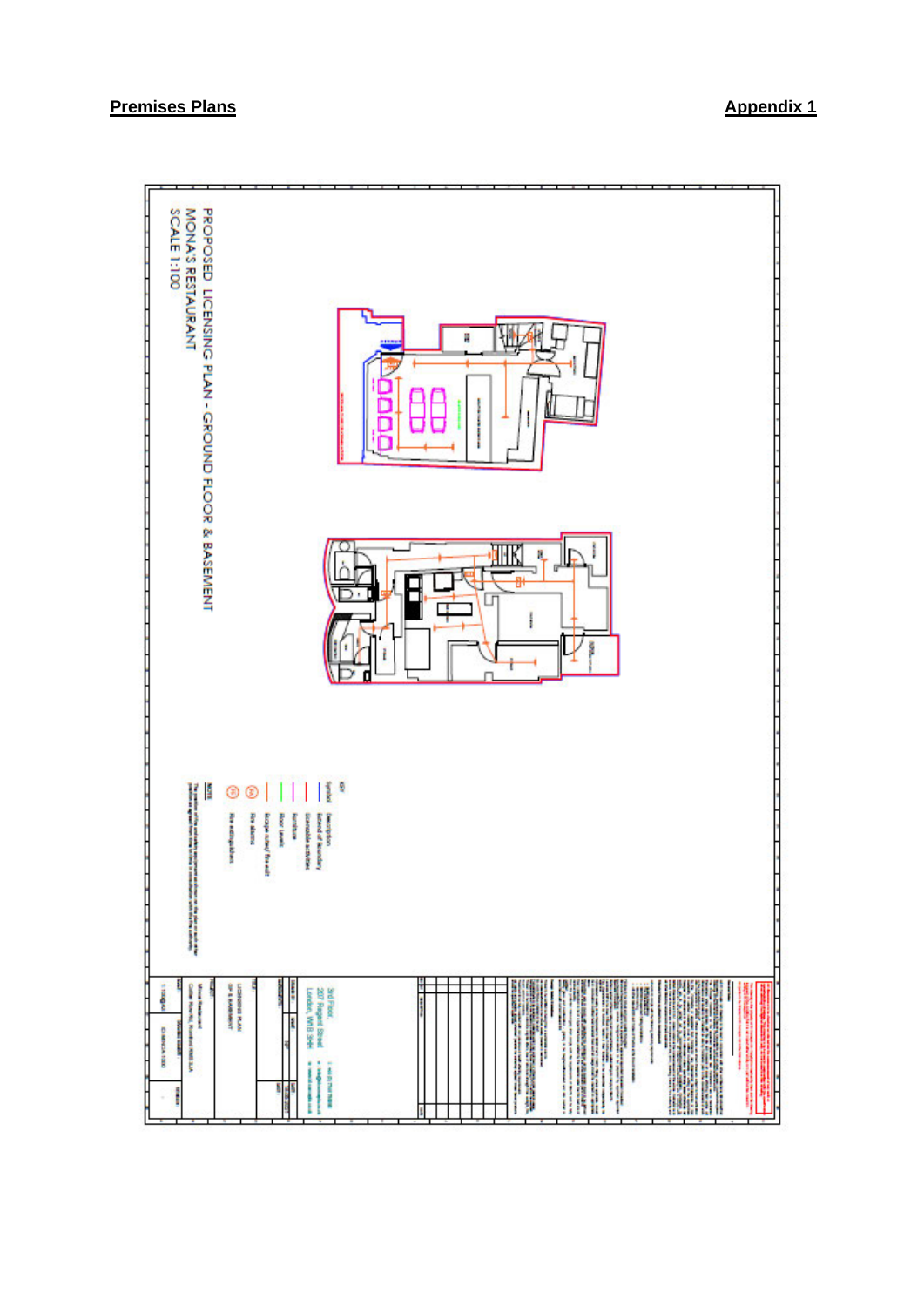## **Applicant Supporting Documents Applicant Supporting Documents Appendix 2**

There are no submissions from the applicant.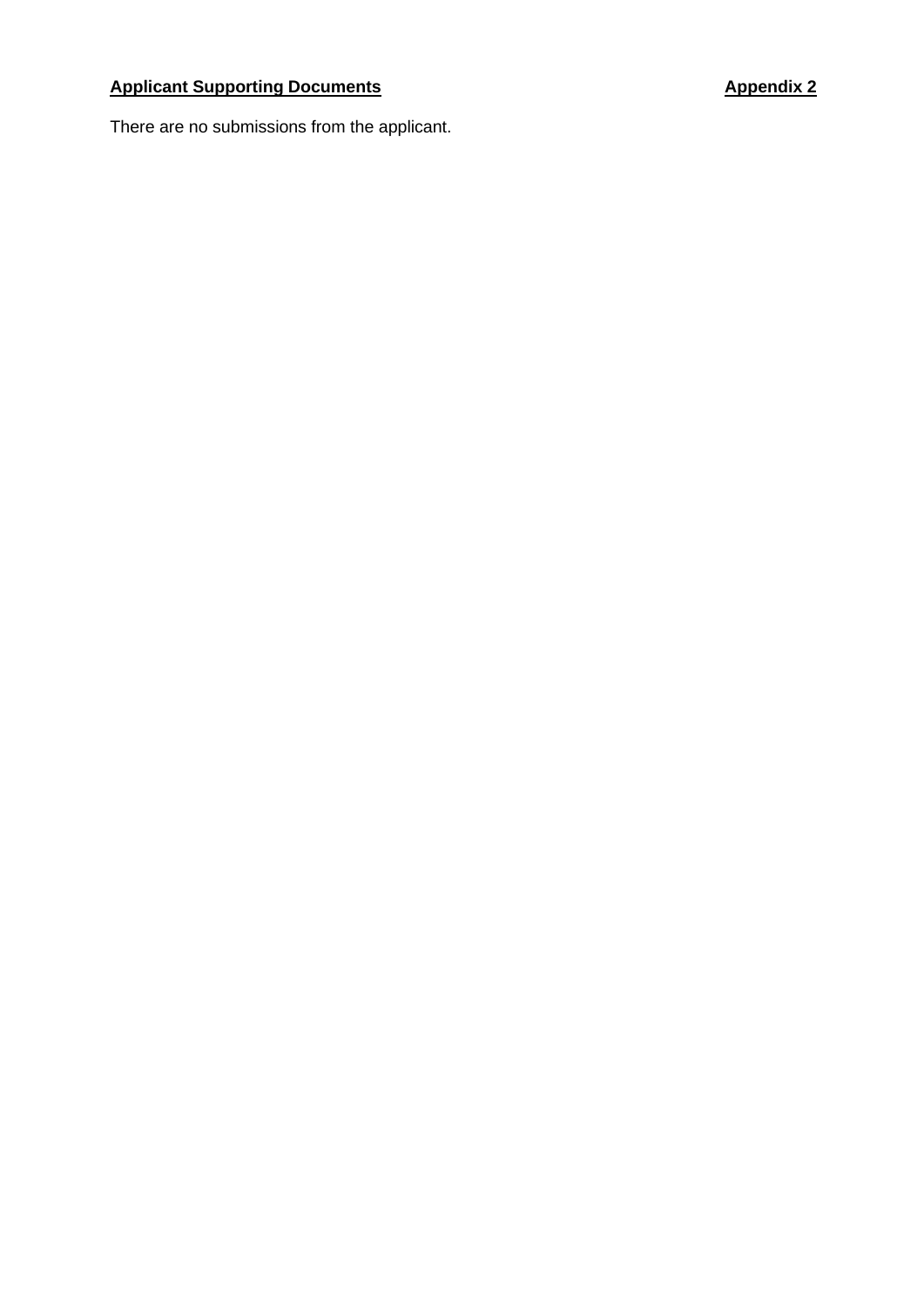## **Premises History Appendix 3**

There is no licence or appeal history for the premises.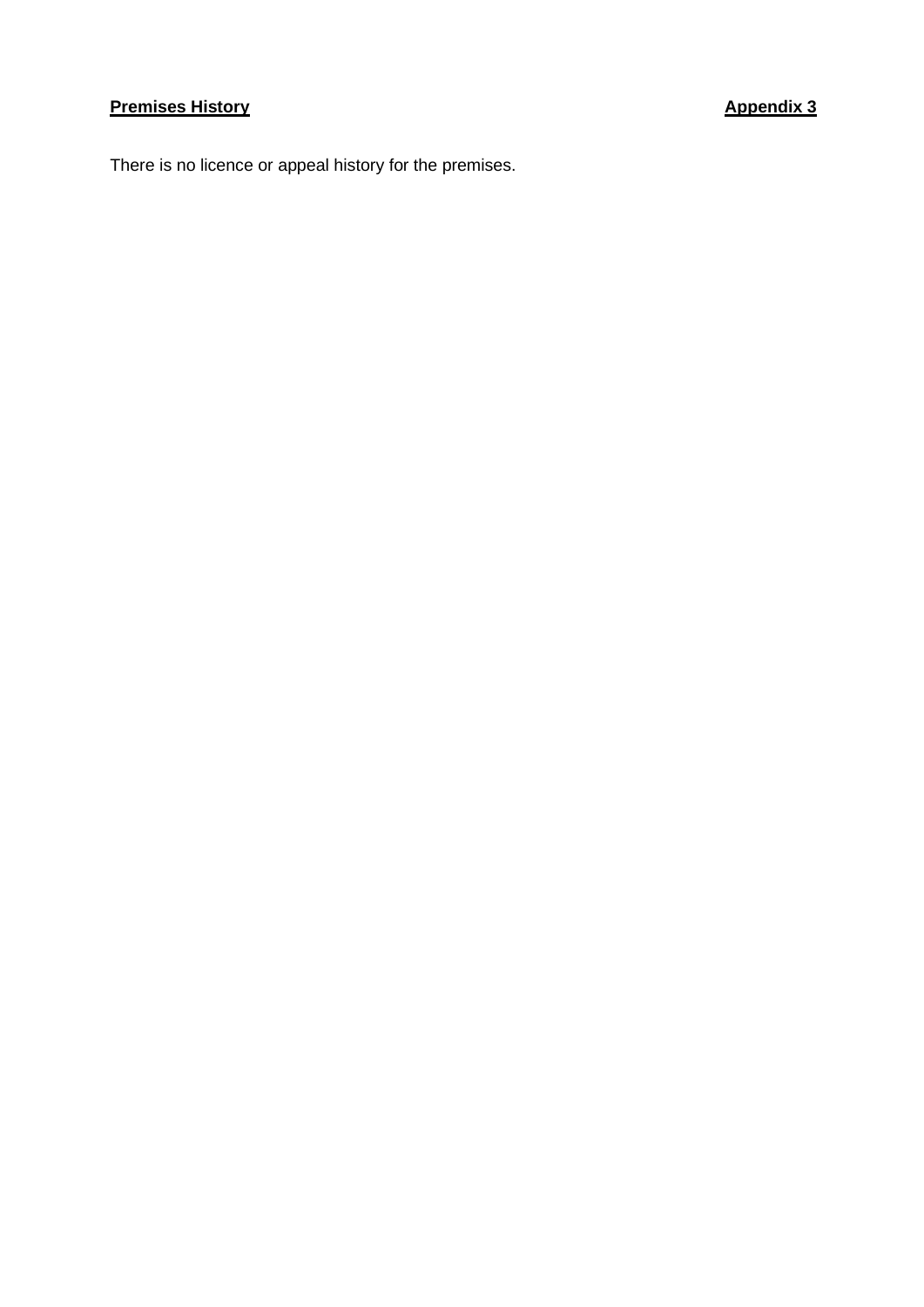#### **CONDITIONS CONSISTENT WITH THE OPERATING SCHEDULE AND CONDITIONS PROPOSED BY A PARTY TO THE HEARING**

When determining an application for a new premises licence under the provisions of the Licensing Act 2003, the licensing authority must, unless it decides to reject the application, grant the licence subject to the conditions which are indicated as mandatory in this schedule.

At a hearing the licensing authority may, in addition, and having regard to any representations received, grant the licence subject to such conditions which are consistent with the operating schedule submitted by the applicant as part of their application, or alter or omit these conditions, or add any new condition to such extent as the licensing authority considers necessary for the promotion of the licensing objectives.

This schedule lists those conditions which are consistent with the operating schedule, or proposed as necessary for the promotion of the licensing objectives by a responsible authority or an interested party as indicated. These conditions have not been submitted by the licensing service but reflect the positions of the applicant, responsible authority or interested party and have not necessarily been agreed

#### **Mandatory Conditions**

- 1. No supply of alcohol may be made at a time when there is no designated premises supervisor in respect of this licence.
- 2. No supply of alcohol may be made at a time when the designated premises supervisor does not hold a personal licence or the personal licence is suspended.
- 3. Every supply of alcohol under this licence must be made or authorised by a person who holds a personal licence.
- 4. (1) The responsible person must ensure that staff on relevant premises do not carry out, arrange or participate in any irresponsible promotions in relation to the premises.
	- (2) In this paragraph, an irresponsible promotion means any one or more of the following activities, or substantially similar activities, carried on for the purpose of encouraging the sale or supply of alcohol for consumption on the premises—
	- (a) games or other activities which require or encourage, or are designed to require or encourage, individuals to;
		- (i) drink a quantity of alcohol within a time limit (other than to drink alcohol sold or supplied on the premises before the cessation of the period in which the responsible person is authorised to sell or supply alcohol), or
		- (ii) drink as much alcohol as possible (whether within a time limit or otherwise);
	- (b) provision of unlimited or unspecified quantities of alcohol free or for a fixed or discounted fee to the public or to a group defined by a particular characteristic in a manner which carries a significant risk of undermining a licensing objective;
	- (c) provision of free or discounted alcohol or any other thing as a prize to encourage or reward the purchase and consumption of alcohol over a period of 24 hours or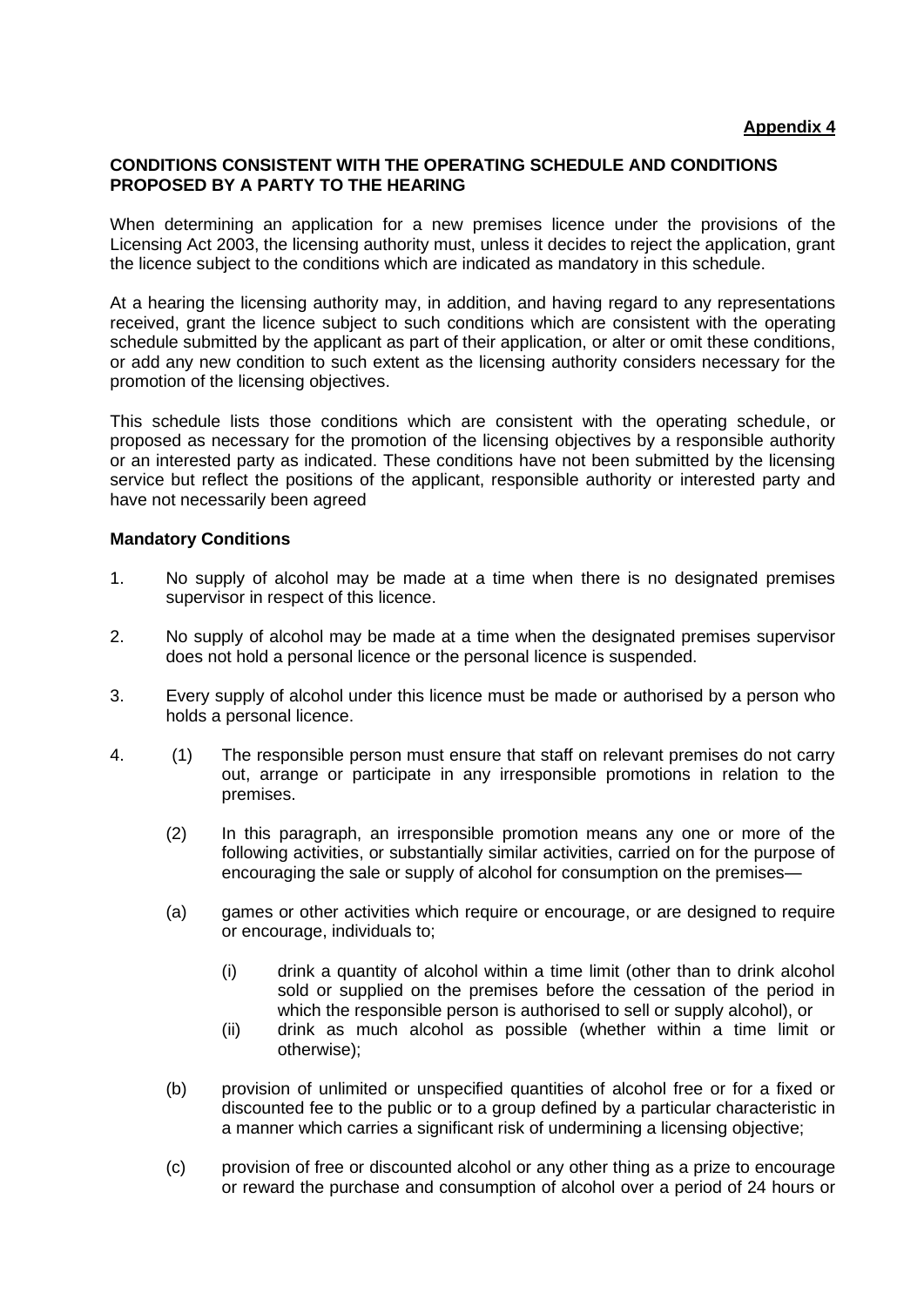less in a manner which carries a significant risk of undermining a licensing objective;

- (d) selling or supplying alcohol in association with promotional posters or flyers on, or in the vicinity of, the premises which can reasonably be considered to condone, encourage or glamorise anti-social behaviour or to refer to the effects of drunkenness in any favourable manner;
- (e) dispensing alcohol directly by one person into the mouth of another (other than where that other person is unable to drink without assistance by reason of a disability).
- 5. The responsible person must ensure that free potable water is provided on request to customers where it is reasonably available.
- 6. (1) The premises licence holder or club premises certificate holder must ensure that an age verification policy is adopted in respect of the premises in relation to the sale or supply of alcohol.
	- (2) The designated premises supervisor in relation to the premises licence must ensure that the supply of alcohol at the premises is carried on in accordance with the age verification policy.
	- (3) The policy must require individuals who appear to the responsible person to be under 18 years of age (or such older age as may be specified in the policy) to produce on request, before being served alcohol, identification bearing their photograph, date of birth and either—
		- (a) a holographic mark, or
		- (b) an ultraviolet feature.
- 7. The responsible person must ensure that—
	- (a) where any of the following alcoholic drinks is sold or supplied for consumption on the premises (other than alcoholic drinks sold or supplied having been made up in advance ready for sale or supply in a securely closed container) it is available to customers in the following measures—
		- (i) beer or cider: ½ pint;
		- (ii) gin, rum, vodka or whisky: 25 ml or 35 ml; and
		- (iii) still wine in a glass: 125 ml;
	- (b) these measures are displayed in a menu, price list or other printed material which is available to customers on the premises; and
	- (c) where a customer does not in relation to a sale of alcohol specify the quantity of alcohol to be sold, the customer is made aware that these measures are available.

A responsible person in relation to a licensed premises means the holder of the premise licence in respect of the premises, the designated premises supervisor (if any) or any individual aged 18 or over who is authorised by either the licence holder or designated premises supervisor. For premises with a club premises certificate, any member or officer of the club present on the premises in a capacity that which enables him to prevent the supply of alcohol.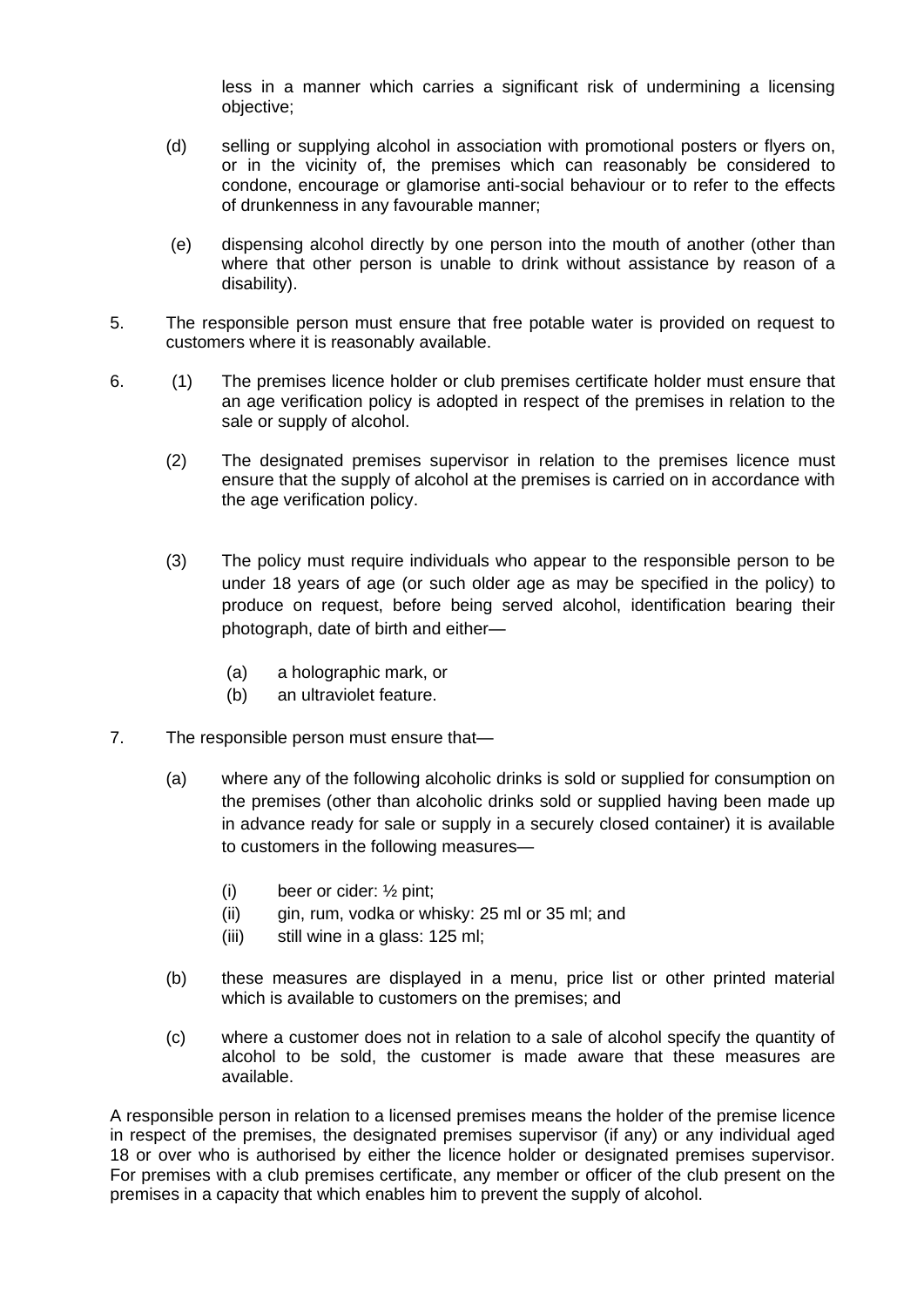- 8(i) A relevant person shall ensure that no alcohol is sold or supplied for consumption on or off the premises for a price which is less than the permitted price.
- 8(ii) For the purposes of the condition set out in paragraph 8(i) above
	- (a) "duty" is to be construed in accordance with the Alcoholic Liquor Duties Act 1979;
	- (b) "permitted price" is the price found by applying the formula -

 $P = D+(DxV)$ 

Where -

- (i) P is the permitted price,
- (ii) D is the amount of duty chargeable in relation to the alcohol as if the duty were charged on the date of the sale or supply of the alcohol, and
- (iii) V is the rate of value added tax chargeable in relation to the alcohol as if the value added tax were charged on the date of the sale or supply of the alcohol;
- (c) "relevant person" means, in relation to premises in respect of which there is in force a premises licence -
	- (i) the holder of the premises licence,
	- (ii) the designated premises supervisor (if any) in respect of such a licence, or
	- (iii) the personal licence holder who makes or authorises a supply of alcohol under such a licence;
- (d) "relevant person" means, in relation to premises in respect of which there is in force a club premises certificate, any member or officer of the club present on the premises in a capacity which enables the member or officer to prevent the supply in question; and
- (e) "value added tax" means value added tax charged in accordance with the Value Added Tax Act 1994.
- 8(iii). Where the permitted price given by Paragraph 8(ii)(b) above would (apart from this paragraph) not be a whole number of pennies, the price given by that sub-paragraph shall be taken to be the price actually given by that sub-paragraph rounded up to the nearest penny.
- 8(iv). (1) Sub-paragraph 8(iv)(2) below applies where the permitted price given by Paragraph 8(ii)(b) above on a day ("the first day") would be different from the permitted price on the next day ("the second day") as a result of a change to the rate of duty or value added tax.
	- (2) The permitted price which would apply on the first day applies to sales or supplies of alcohol which take place before the expiry of the period of 14 days beginning on the second day.

#### **Conditions consistent with the operating schedule**

9. The premises shall install and maintain a comprehensive CCTV system as per the minimum requirements of the Westminster Police Licensing Team. All entry and exit points will be covered enabling frontal identification of every person entering in any light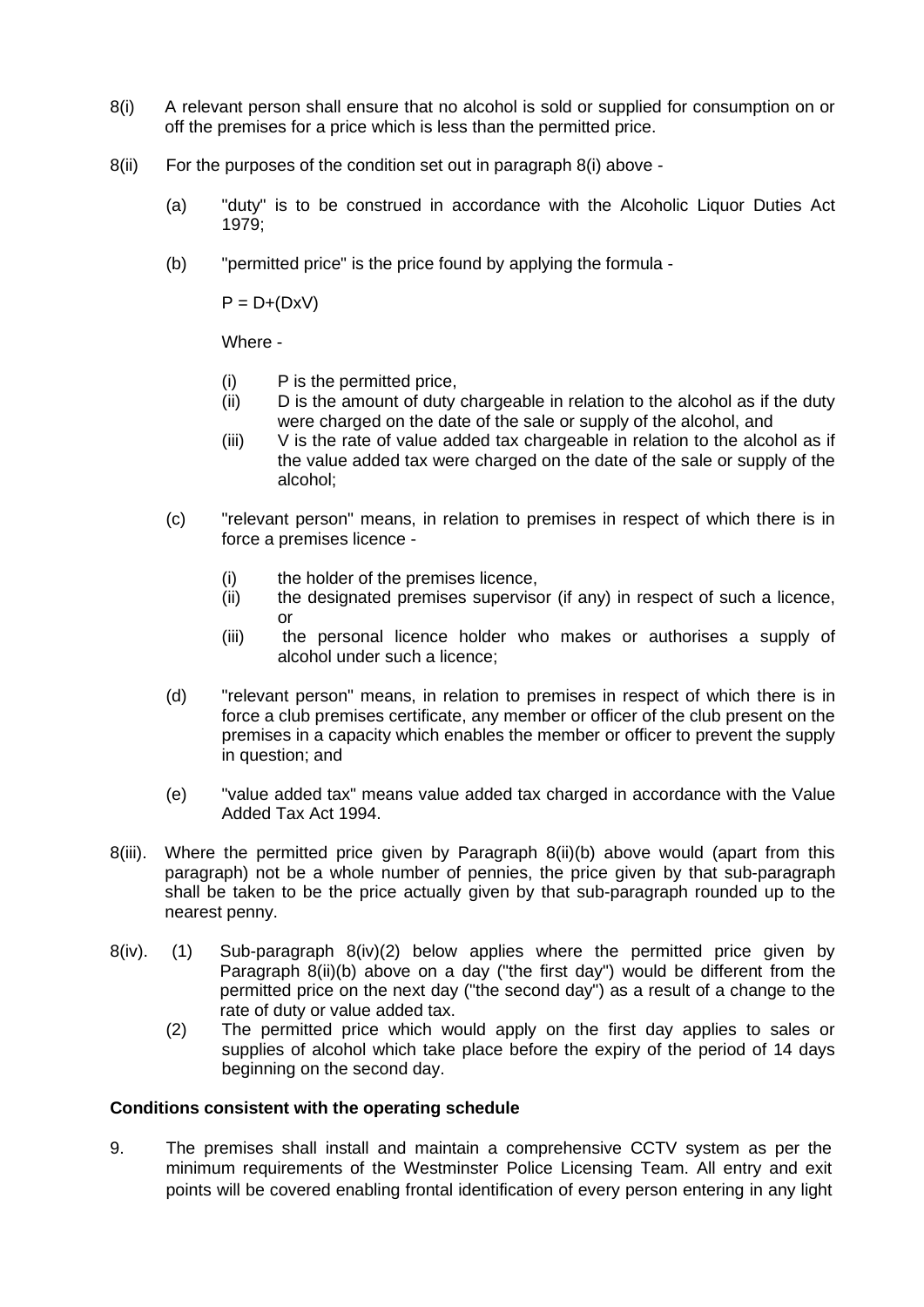condition. The CCTV system shall continually record whilst the premises is open for licensable activities and during all times when customers remain on the premises. All recordings shall be stored for a minimum period of 31 days with date and time stamping. Viewing of recordings shall be made available immediately upon the request of Police or authorised officer throughout the entire 31 day period.

- 10. A staff member from the premises who is conversant with the operation of the CCTV system shall be on the premises at all times when the premises is open. This staff member must be able to provide a Police or authorised council officer copies of recent CCTV images or data with the absolute minimum of delay when requested.
- 11. No noise generated on the premises, or by its associated plant or equipment, shall emanate from the premises nor vibration be transmitted through the structure of the premises which gives rise to a nuisance.
- . 12. No waste or recyclable materials, including bottles, shall be moved, removed from or placed in outside areas between (23.00) hours and (07.00) hours on the following day.
- 13. A Challenge 21 or Challenge 25 proof of age scheme shall be operated at the premises where the only acceptable forms of identification are recognised photographic identification cards, such as a driving licence, passport or proof of age card with the PASS Hologram.
- 14. A record shall be kept detailing all refused sales of alcohol. The record should include the date and time of the refused sale and the name of the member of staff who refused the sale. The record shall be available for inspection at the premises by the police or an authorised officer of the City Council at all times whilst the premises is open.
- 15. An incident log shall be kept at the premises, and made available on request to an authorised officer of the City Council or the Police. It must be completed within 24 hours of the incident and will record the following:
	- (a) all crimes reported to the venue
	- (b) all ejections of patrons
	- (c) any complaints received concerning crime and disorder
	- (d) any incidents of disorder
	- (e) all seizures of drugs or offensive weapons
	- (f) any faults in the CCTV system, searching equipment or scanning equipment
	- (g) any refusal of the sale of alcohol
	- (h) any visit by a relevant authority or emergency service.
- 16. No licensable activities shall take place at the premises until the licensing authority are satisfied that the premises is constructed or altered in accordance with the appropriate provisions of the District Surveyor's Association – Technical Standards for Places of Entertainment and the reasonable requirements of Westminster Environmental Health Consultation Team, at which time this condition shall be removed from the licence by the licensing authority.
- 17. No deliveries to the premises shall take place between (23.00) and (07.00) on the following day.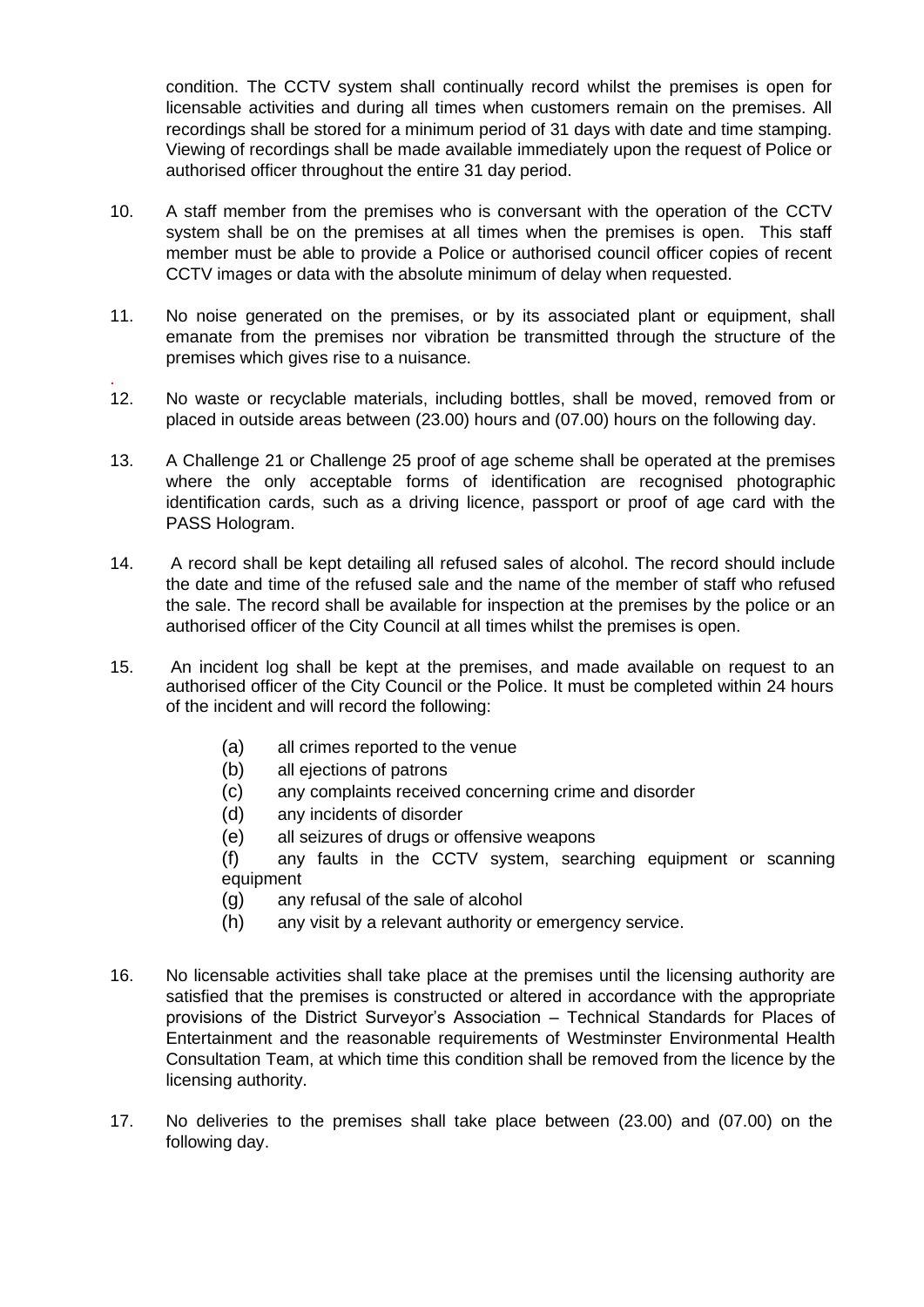- 18. The premises may remain open for the sale of alcohol and the provision of late night refreshment from the terminal hour for those activities on New Year's Eve through to the commencement time for those activities on New Year's Day.
- 19. All sales of alcohol for consumption off the premises shall be in sealed containers only and shall not be consumed on the premises.
- 20. The premises shall only operate as a restaurant
	- (i) where the supply of alcohol is by waiter or waitress service only,
	- (ii) which provide food in the form of substantial table meals that are prepared on the premises and are served and consumed at the table using non disposable crockery,
	- (iii) which do not provide any take away service of food or drink for immediate consumption,
	- (iv) which do not provide any take away service of food or drink after 23.00, and
	- (v) where alcohol shall not be sold or supplied, otherwise than for consumption by persons who are seated in the premises and bona fide taking substantial table meals there and provided always that the consumption of alcohol by such persons is ancillary to taking such meals. Notwithstanding this condition customers are permitted to take from the premises part consumed and resealed bottles of wine supplied ancillary to their meal

#### **Conditions proposed by the Environmental Health**

None